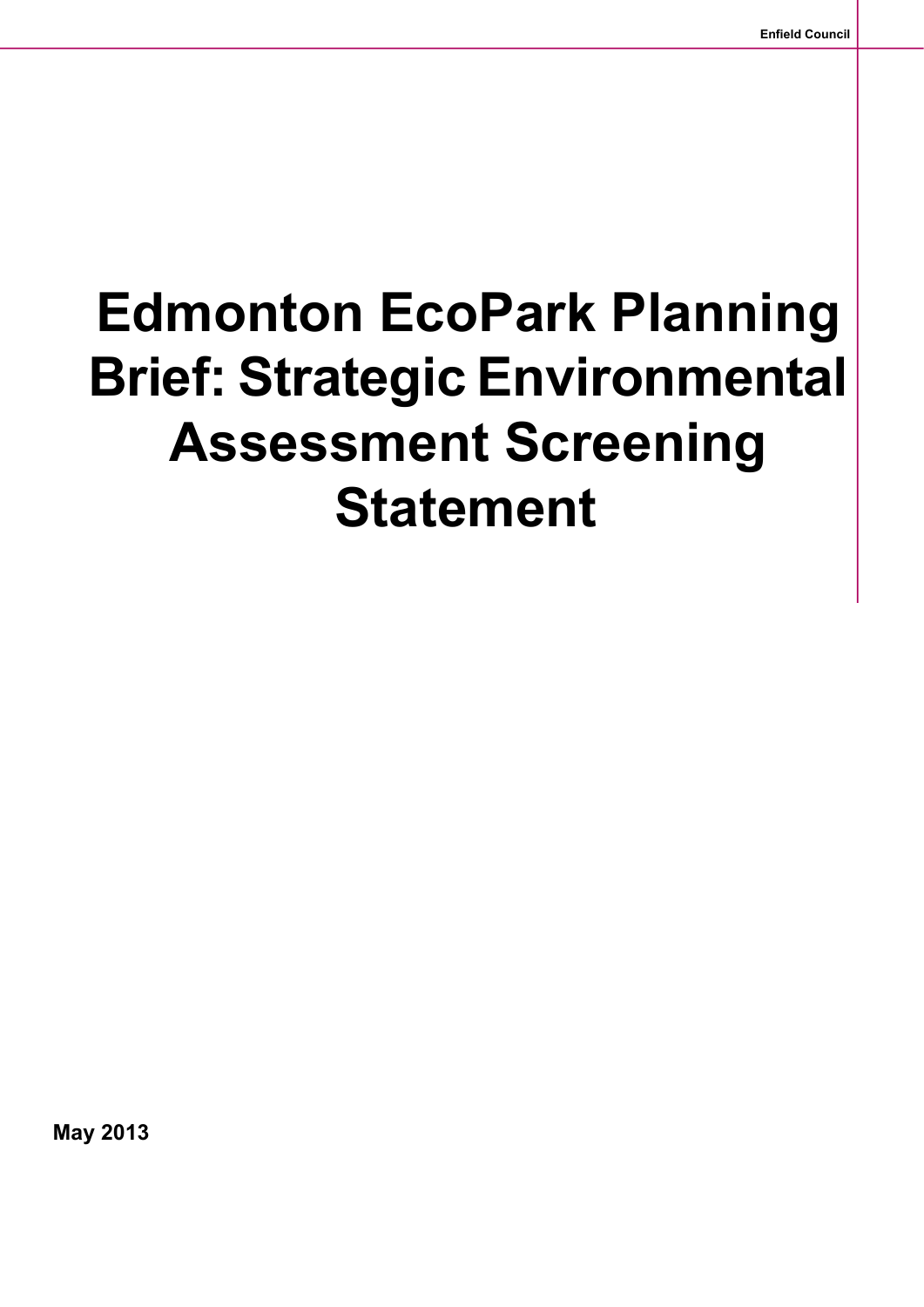## **Contents**

 $\mathsf{l}$ 

|                 | Introduction                                                                           |  |
|-----------------|----------------------------------------------------------------------------------------|--|
| 2               | <b>Edmonton EcoPark Planning Brief</b>                                                 |  |
| 3               | Screening Assessment of the Edmonton EcoPark Planning Brief                            |  |
| $\vert 4 \vert$ | Updates following consultation on the Draft Edmonton EcoPark Planning Brief (May 2013) |  |
|                 | Determination                                                                          |  |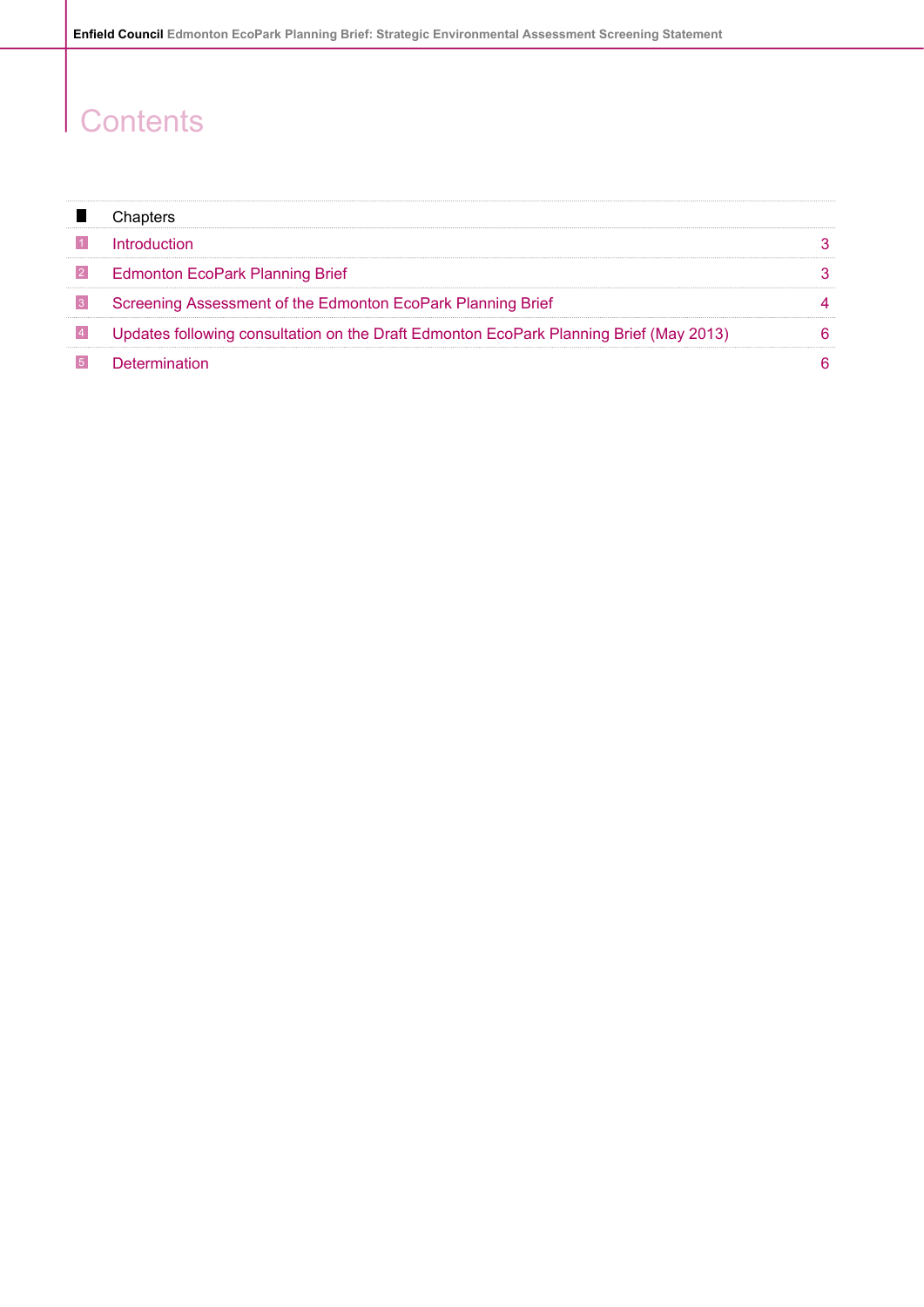#### <span id="page-2-0"></span>**1 Introduction**

- **1.0.1** This report has been produced to determine the need for Strategic Environmental Assessment (SEA) in accordance with the European Directive 2001/42/EC and associated Environmental Assessment of Plans and Programmes Regulations 2004 (hereafter referred to as 'SEA regulations') for the Edmonton EcoPark Supplementary Planning Document (SPD).
- **1.0.2** Previously, under the Town and Country Planning (Local Development) (England) Regulations 2004 regulations, all development plan documents (DPDs) and SPDs were subject to Sustainability Appraisal (SA). These SAs usually incorporated the requirement for SEA. Amendments in 2009 **(1)** and the subsequent introduction of new Regulations **(2)** mean the requirement to prepare SAs does not apply for SPDs, however, SPDs are still subject to the requirements set out in the European Directive and associated SEA regulations, and therefore could still require a SEA.
- <span id="page-2-1"></span>**1.0.3** This screening report has been used as the basis for assessing the need for a SEA.

#### **2 Edmonton EcoPark Planning Brief**

- **2.0.1** The Edmonton EcoPark SPD supports the policies contained in the Enfield's Local Plan, including the adopted Core Strategy, emerging Central Leeside Area Action Plan; and the London Plan.
- **2.0.2** The SPD covers the full extent of the Edmonton EcoPark site (approx 15 ha), which is an existing waste management site.
- 2.0.3 The Planning Brief includes an overarching vision for the site; the opportunities and constraints associated with the site; the principles which future development should follow; and more specific guidance on implementation.
- **2.0.4** The document does not introduce new policies; rather, it provides site specific guidance on how to achieve objectives already set out in other local and sub regional planning policy.
- **2.0.5** The SPD requires the site to be used for sustainable waste management, prioritising recycling and energy recovery in particular. It requires future development to provide the heat source for, and accommodate the infrastructure to help deliver, the Lee Valley Heat Network (LVHN). The SPD sets out ways in which development can respond to the opportunities and constraints identified, including the use of sustainable transport modes, high quality design, and sustainable design and construction methods to reduce transport, visual and environmental impacts.
- **2.0.6** The document covers the following key topics:
	- Waste management
	- $\overline{\phantom{a}}$ Decentralised energy
	- **Regeneration**
	- Employment
	- $\blacksquare$ Design
	- **Transport**
- **2.0.7** The Edmonton EcoPark Planning Brief is a Supplementary Planning Document (SPD) to Enfield's Local Plan and once adopted, will be a material consideration in the determination of planning applications for the site.

<sup>2</sup> The Town and Country Planning (Local Planning) (England) Regulations 2012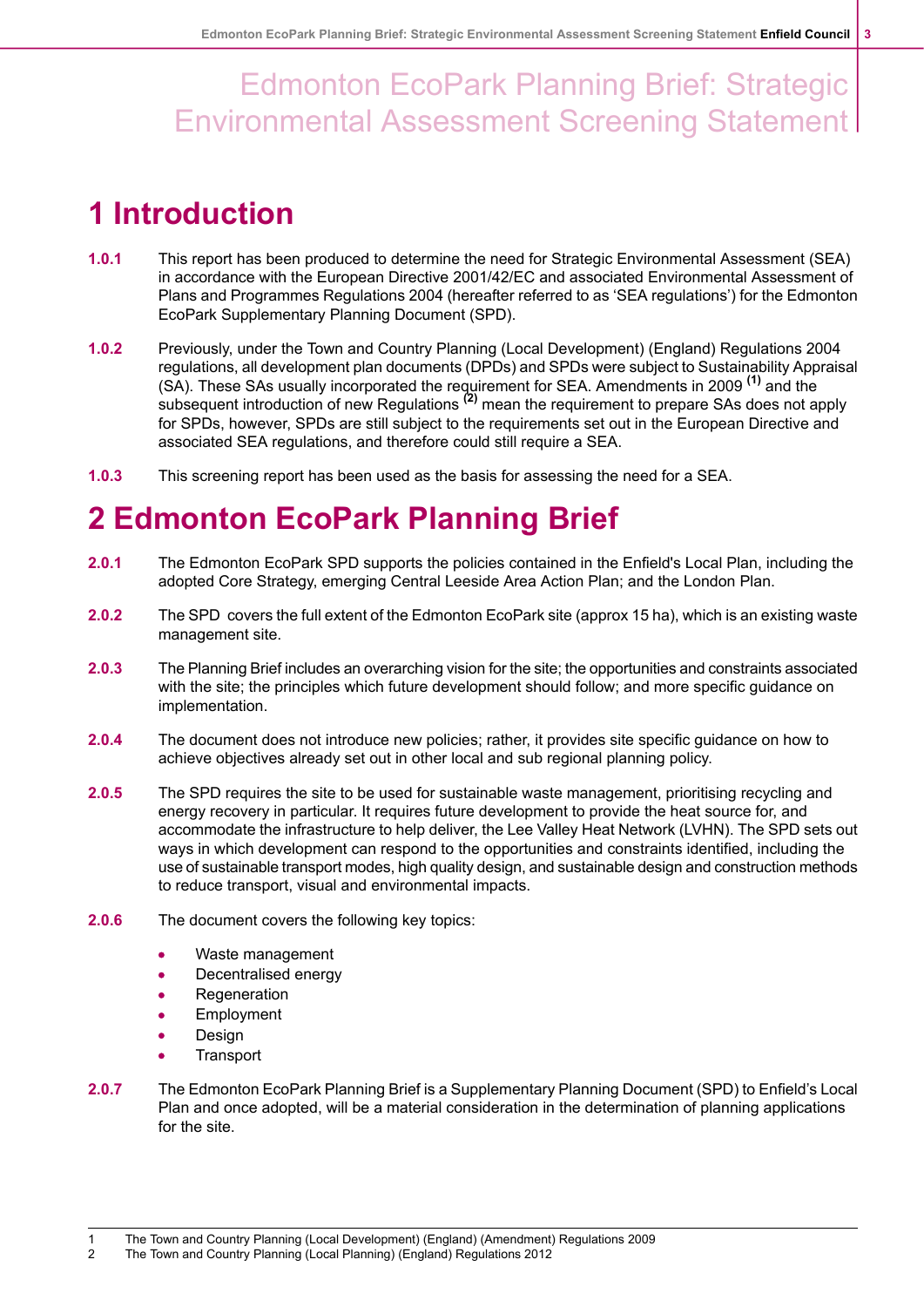#### <span id="page-3-0"></span>**3 Screening Assessment of the Edmonton EcoPark Planning Brief**

- **3.0.1** The ODPM practical guidance **(3)** provides a checklist illustration based on the SEA Regulations to help determine whether SEA is required for plans and programmes.
- **3.0.2** In accordance with the SEA Regulations (regulation 5), an SEA need not be carried out for a plan or programme which determines the use of a small area at the local level unless it has been determined under regulation 9(1) that it is likely to have significant environmental effects, or it is the subject of a direction under regulation 10(3).
- **3.0.3** The Draft Edmonton EcoPark Planning Brief SPD was screened for the purposes of the SEA Regulations 2004. Following the checklist, the Council concluded that a SEA was not required for the Draft Edmonton EcoPark Planning Brief SPD. The Draft Edmonton EcoPark SPD was published for 6 weeks from 4th February to 18th March 2013.
- **3.0.4** The SEA Screening Statement accompanying the draft Edmonton EcoPark Planning Brief SPD was made available to statutory consultees and relevant stakeholders in February 2013. The consultees included the three statutory bodies: Natural England, the Environment Agency and English Heritage.
- **3.0.5** The formal determination required under regulation 9(1) is set out in the following section.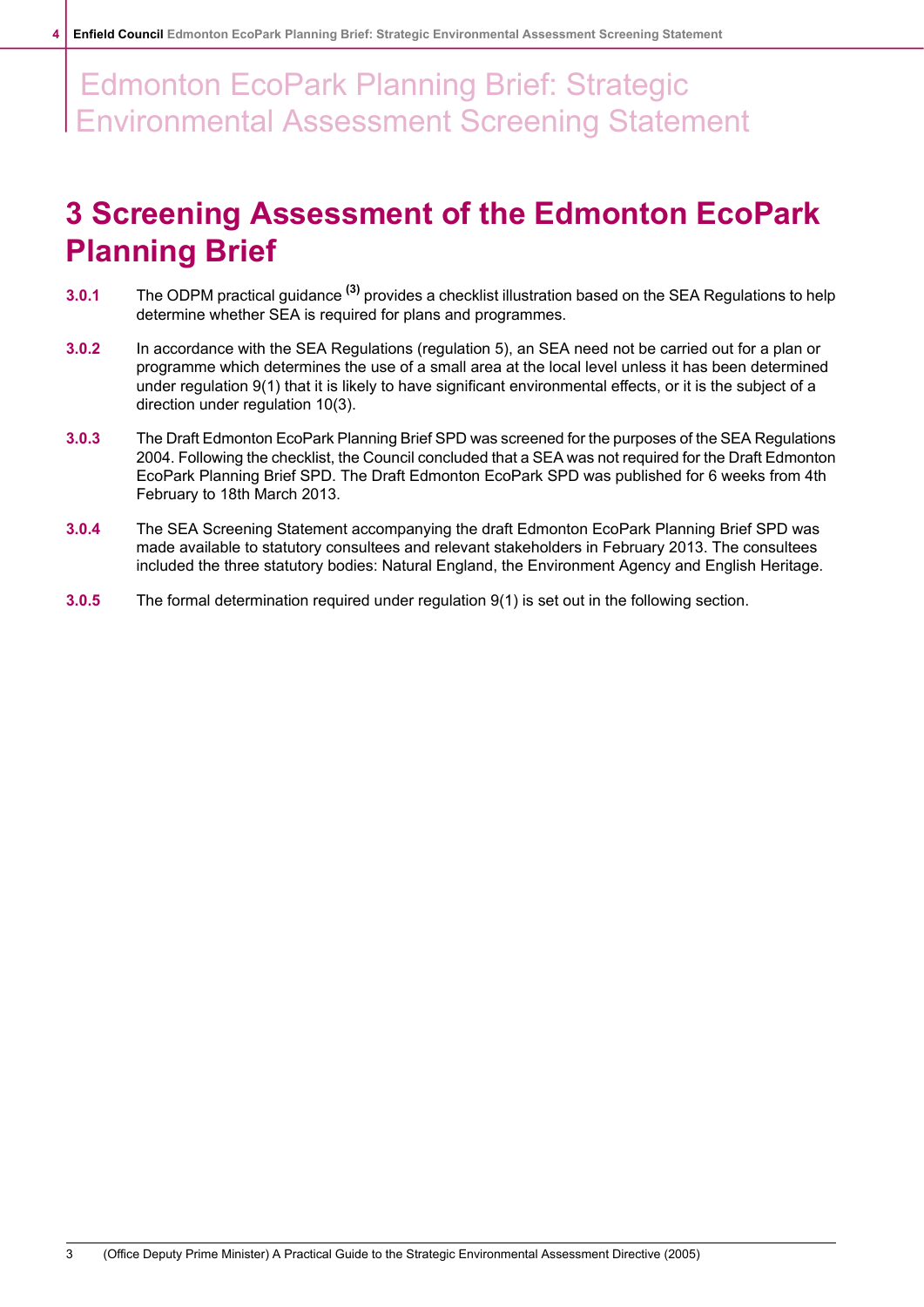#### Figure 1: Establishing the need for a SA

(Note: PP refers to plans and programmes)

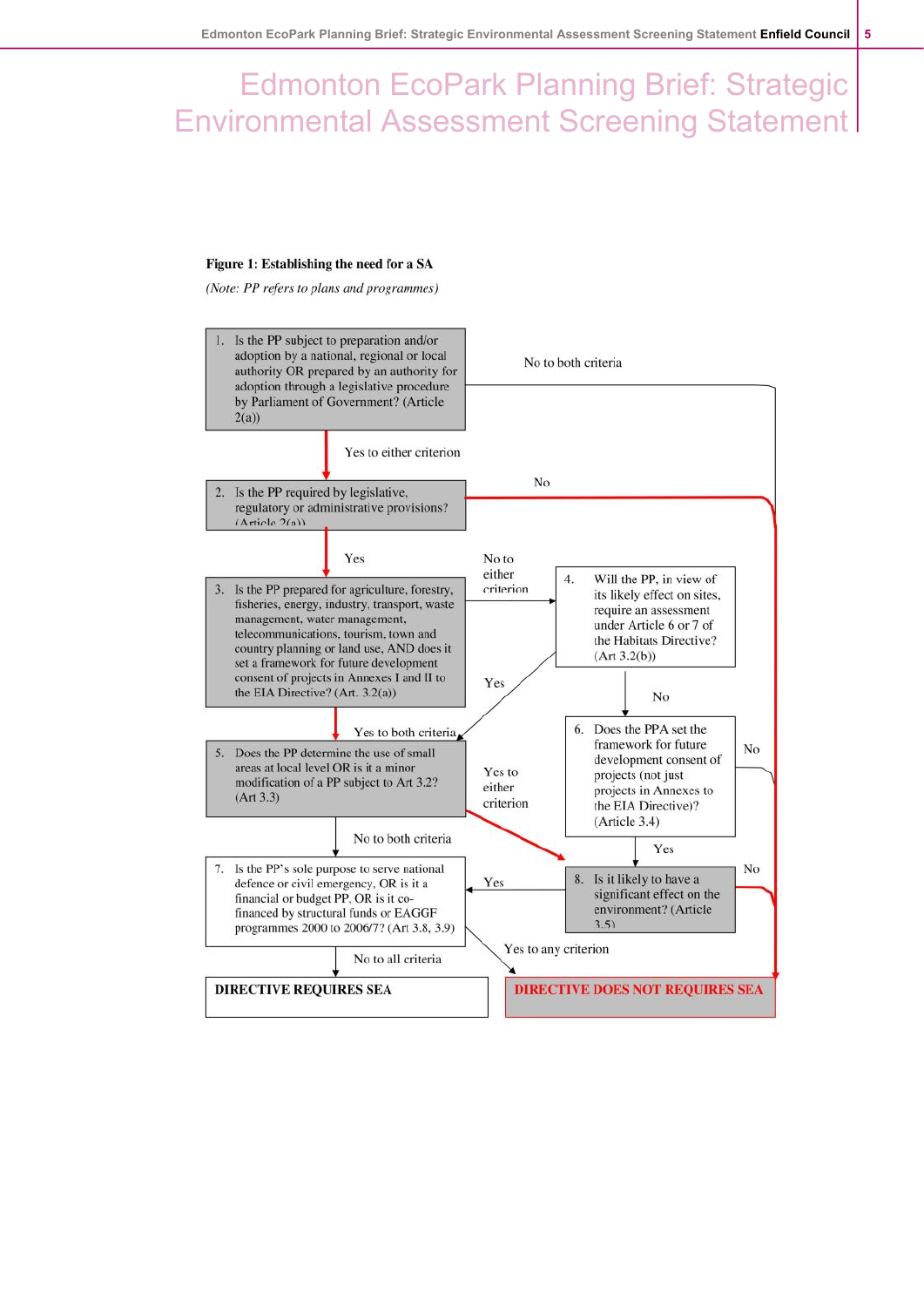#### <span id="page-5-0"></span>**4 Updates following consultation on the Draft Edmonton EcoPark Planning Brief (May 2013)**

- **4.0.1** The Edmonton EcoPark Planning Brief SPD was modified, takingintoaccount theconsultationresponses and any other relevant matters. Changes to the document seek to:
	- Clarify the trends and targets for municipal waste arisings, and reference commercial and industrial waste;
	- Recognise the potential impact on the historic environment;
	- Clarify the objective for the site related to climate change;
	- Reflect the National Planning Framework on heritage, nature conservation, green belt and flood risk issues;
	- Provide information on what the approach taken by the Environment Agency;
	- Add to the examples of potential transport mitigation measures;
	- Clarify s106 requirements related to local employment and transport
	- Update the position on Enfield's Development Management Document (DMD), North London Waste Plan (NLWP) and greenway proposals;
	- Consider how potential health impacts will be assessed as part of future development;
	- Clarify planning application information requirements and the details required in the Transport Assessment;
- <span id="page-5-1"></span>**4.0.2** These minor changes to the document do not affect the conclusions reached and the determination made at the earlier screening stage, that a SEA is not required for the EcoPark SPD.

#### **5 Determination**

**5.0.1** Determination for the following plan or programme:

#### **Edmonton EcoPark Planning Brief Supplementary Planning Document**

**5.0.2** The responsible authority is:

#### **Enfield Council**

**5.0.3** The responsible authority considers that the plan or programme falls within the description set out in regulation 5, paragraph (6) and therefore is subject to Regulation 9(1) of the Environmental Assessment of Plans and Programmes Regulations 2004, which requires the responsible authority to determine whether or not the plan is likely to have significant effects, taking into account the criteria specified in Schedule 1 of those Regulations. These criteria have been considered in the table below.

#### Table 5.1

| The characteristics of plans<br>and programmes, having<br>regard, in particular, to:  | Is there a<br>significant<br>environmental<br>impact? | <b>Justification</b>                                                                                                                                                                            |
|---------------------------------------------------------------------------------------|-------------------------------------------------------|-------------------------------------------------------------------------------------------------------------------------------------------------------------------------------------------------|
| 1a) The degree to which the<br>plan or programme sets a<br>framework for projects and | <b>No</b>                                             | The SPD does provide a framework for development projects<br>within the site but this framework constitutes additional detail<br>on the application of higher tier policies set out in the Core |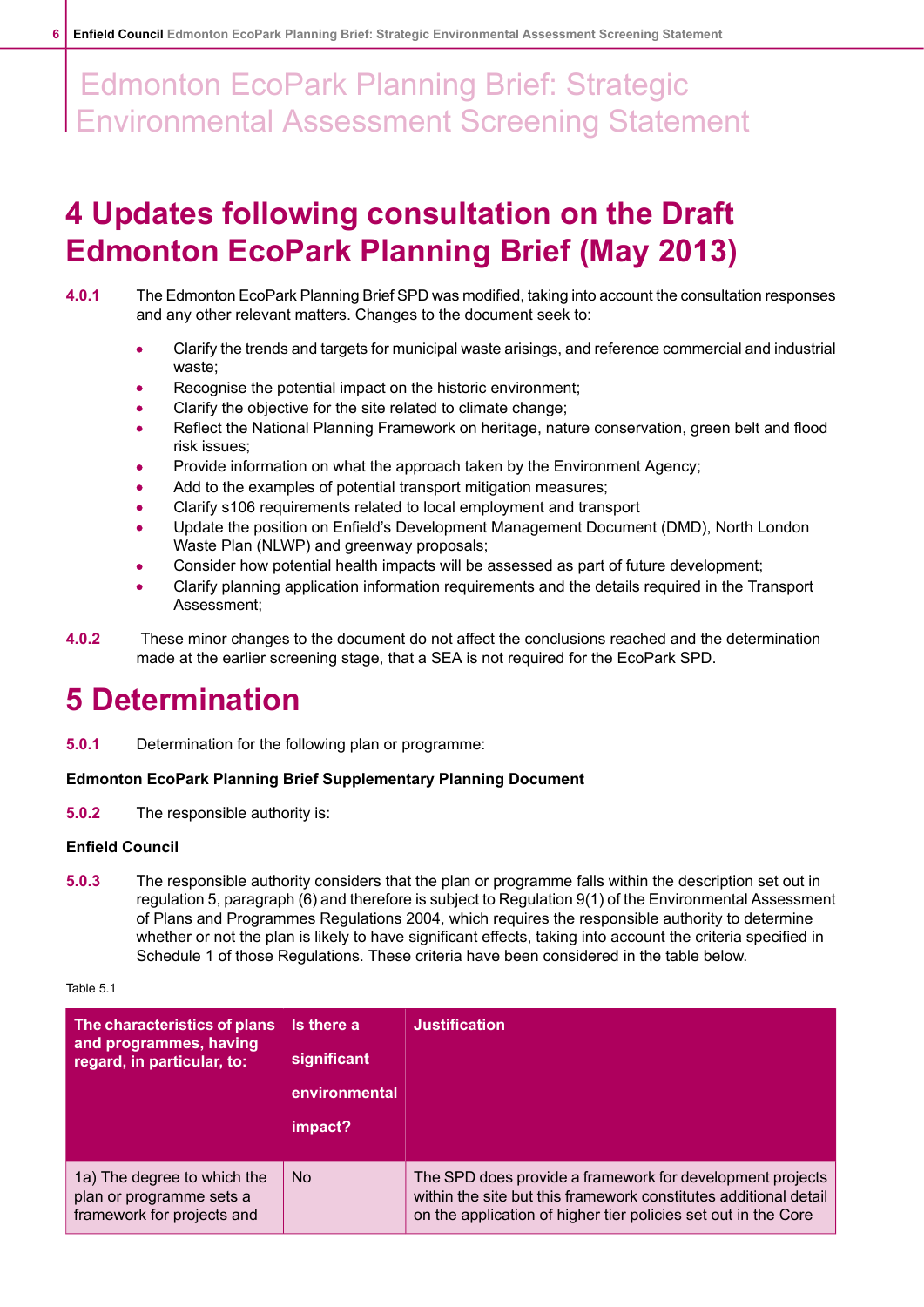| The characteristics of plans<br>and programmes, having<br>regard, in particular, to:                                                                                         | Is there a<br>significant<br>environmental<br>impact? | <b>Justification</b>                                                                                                                                                                                                                                                                                                                                                                                                                                                                                                                                                                                                                                                                                                                                                                 |
|------------------------------------------------------------------------------------------------------------------------------------------------------------------------------|-------------------------------------------------------|--------------------------------------------------------------------------------------------------------------------------------------------------------------------------------------------------------------------------------------------------------------------------------------------------------------------------------------------------------------------------------------------------------------------------------------------------------------------------------------------------------------------------------------------------------------------------------------------------------------------------------------------------------------------------------------------------------------------------------------------------------------------------------------|
| other activities, either with<br>regard to the location, nature,<br>size and operating conditions<br>or by allocating resources                                              |                                                       | Strategy and those which may emerge through the preparation<br>of the Central Leeside Area Action Plan (AAP) and North<br>London Waste Plan (NLWP).<br>The Core Strategy policies dictate the location and nature of<br>activities on this site including its continued use of the site for<br>waste treatment and have already been assessed through a<br>Strategic Environmental Assessment. The Core Strategy has<br>been subject to a Sustainability Appraisal incorporating the<br>requirements for a Strategic Environmental Assessment (SEA)<br>to assess potential environmental impacts arising from the all<br>policies in the Core Strategy.<br>The operating conditions for waste treatment facilities are<br>largely determined by the environmental permitting system. |
| 1b) The degree to which the<br>plan or programme influences<br>other plans and programmes<br>including those in a hierarchy                                                  | <b>No</b>                                             | The SPD will not form part of the Local Plan, it will only provide<br>supplementary planning guidance to those documents which<br>do form part of the Plan.<br>This hierarchy means that the SPD has been influenced by<br>but will not significantly influence other plans or programmes<br>in the Local Plan.<br>It will be afforded less weight as a material planning<br>consideration than Local Plan documents in the determination<br>of planning applications for this site.                                                                                                                                                                                                                                                                                                 |
| 1c) The relevance of the plan<br>or programme for the<br>integration of environmental<br>considerations in particular<br>with a view to promoting<br>sustainable development | <b>No</b>                                             | The SPD aims to support sustainable development by<br>providing guidance on the provision of sustainable treatment<br>facilities on the Edmonton EcoPark site. It also aims to address<br>potential negative environmental issues associated with waste<br>treatment facilities such as air quality and noise impacts.<br>However, the SPD does not provide a specific environmental<br>policy in its own right.                                                                                                                                                                                                                                                                                                                                                                     |
| 1d) Environmental problems<br>relevant to the plan or<br>programme                                                                                                           | <b>No</b>                                             | One of the overarching principles of future development on<br>the site as set out in the Brief is to ensure that sufficient waste<br>capacity is provided in order to treat waste in the most<br>sustainable way possible and reduce the amount of waste<br>sent to landfill. Additional benefits arising from this include the<br>potential for low carbon energy, the use of modern and efficient<br>waste technologies which deliver environmental benefits, and<br>opportunities for more sustainable transport. Therefore, the<br>Brief should have a positive overall impact on the environment.                                                                                                                                                                               |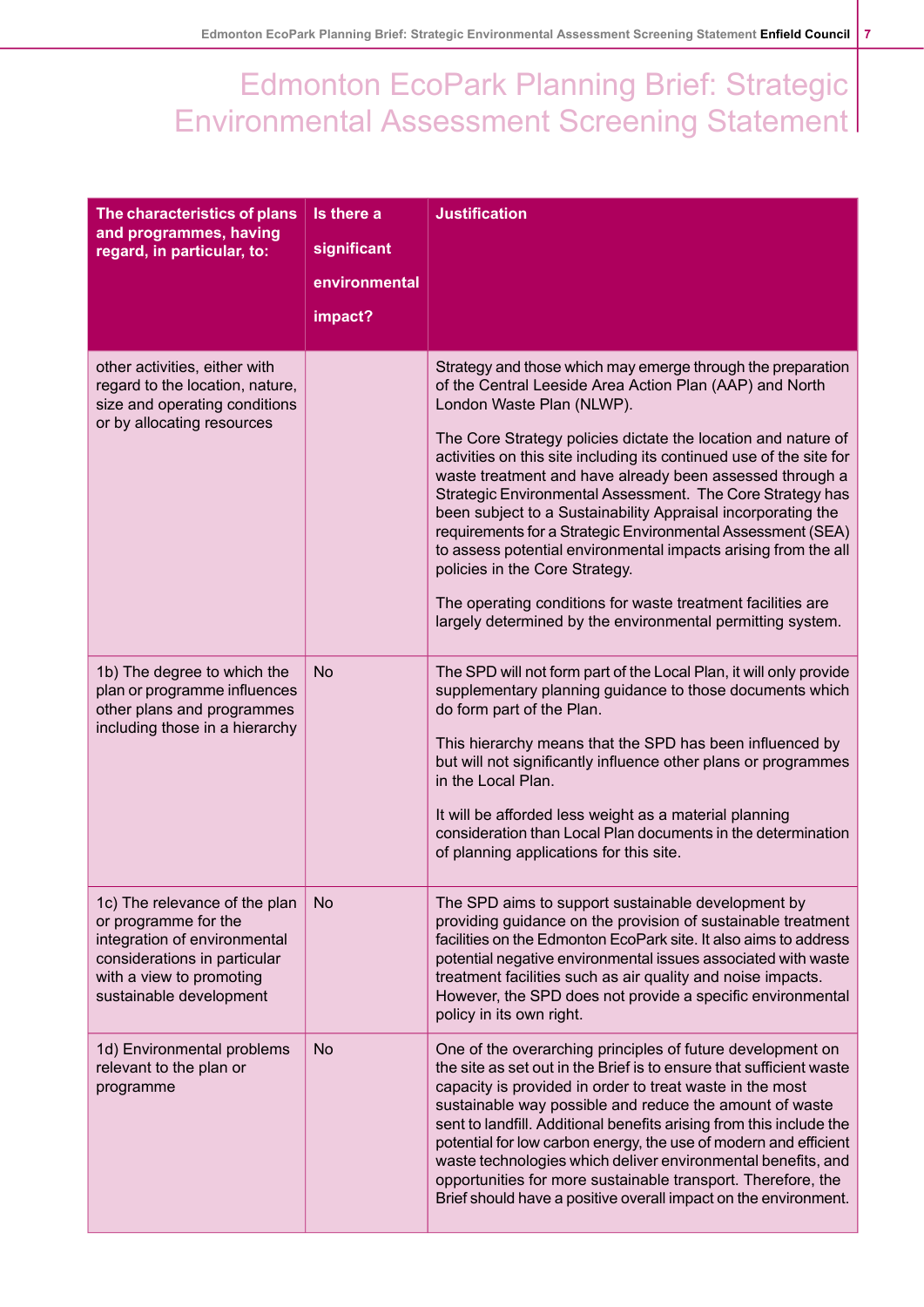| The characteristics of plans<br>and programmes, having                                                                                                                                                      | Is there a    | <b>Justification</b>                                                                                                                                                                                                                                                                                                                                                                                                                                                                                                                                                                                                                                                                                                                                                                                                                                                                                                                                                    |
|-------------------------------------------------------------------------------------------------------------------------------------------------------------------------------------------------------------|---------------|-------------------------------------------------------------------------------------------------------------------------------------------------------------------------------------------------------------------------------------------------------------------------------------------------------------------------------------------------------------------------------------------------------------------------------------------------------------------------------------------------------------------------------------------------------------------------------------------------------------------------------------------------------------------------------------------------------------------------------------------------------------------------------------------------------------------------------------------------------------------------------------------------------------------------------------------------------------------------|
| regard, in particular, to:                                                                                                                                                                                  | significant   |                                                                                                                                                                                                                                                                                                                                                                                                                                                                                                                                                                                                                                                                                                                                                                                                                                                                                                                                                                         |
|                                                                                                                                                                                                             | environmental |                                                                                                                                                                                                                                                                                                                                                                                                                                                                                                                                                                                                                                                                                                                                                                                                                                                                                                                                                                         |
|                                                                                                                                                                                                             | impact?       |                                                                                                                                                                                                                                                                                                                                                                                                                                                                                                                                                                                                                                                                                                                                                                                                                                                                                                                                                                         |
|                                                                                                                                                                                                             |               | At the local scale the SPD seeks to ensure that future waste<br>treatment facilities on the site will not have a detrimental impact<br>on the surrounding area, including potential environmental<br>issues.                                                                                                                                                                                                                                                                                                                                                                                                                                                                                                                                                                                                                                                                                                                                                            |
| 1e) The relevance of the plan<br>or programme for the<br>implementation of Community<br>legislation on the environment<br>(e.g. plans and programmes<br>linked to waste management<br>or water protection). | <b>No</b>     | The SPD will have a positive impact in line with Community<br>legislation regarding waste management and will therefore<br>contribute to local implementation of this legislation.<br>Any future planning application for the site will be subject to<br>the EIA Directive (85/337/EEC) and if required an<br>Environmental Statement will be submitted providing a full<br>assessment of the impact of proposals on the environment.                                                                                                                                                                                                                                                                                                                                                                                                                                                                                                                                   |
| 2a) The probability, duration,<br>frequency and reversibility of<br>the effects                                                                                                                             | <b>No</b>     | The SPD will not set new policy. The anticipated effects of the<br>document are anticipated to be positive through the provision<br>of sustainable waste treatment facilities as well as the<br>mitigation of potential negative effects associated with waste<br>treatment.<br>The duration of effects are likely to be long term given that<br>once planning permission has been granted the new<br>sustainable waste treatment facilities will continue to operate<br>for the foreseeable future.<br>The EcoPark site plays a key role in managing north London's<br>waste and will continue to do so in the future; it is therefore<br>highly probable that new waste treatment facilities will be<br>developed on the site in accordance with the principles<br>established in the planning brief. One of the key purposes of<br>the Brief, as well as higher tier policies, is to ensure that new<br>development on the site does not result in negative effects; |
|                                                                                                                                                                                                             |               | in this respect the probability of negative effects is low.                                                                                                                                                                                                                                                                                                                                                                                                                                                                                                                                                                                                                                                                                                                                                                                                                                                                                                             |
| 2b) The cumulative nature of<br>the effects                                                                                                                                                                 | <b>No</b>     | The nature of development required and planned for in the<br>borough is set out in the adopted Core Strategy, including<br>support for the continued use of the Edmonton EcoPark as a<br>strategic waste site. The Core Strategy has been subject to<br>a Sustainability Appraisal incorporating the requirements for<br>a Strategic Environmental Assessment (SEA) to assess<br>potential environmental impacts arising from the all policies<br>in the Core Strategy.                                                                                                                                                                                                                                                                                                                                                                                                                                                                                                 |
| 2c) The trans-boundary nature<br>of the effects                                                                                                                                                             | <b>No</b>     | See 2b) above                                                                                                                                                                                                                                                                                                                                                                                                                                                                                                                                                                                                                                                                                                                                                                                                                                                                                                                                                           |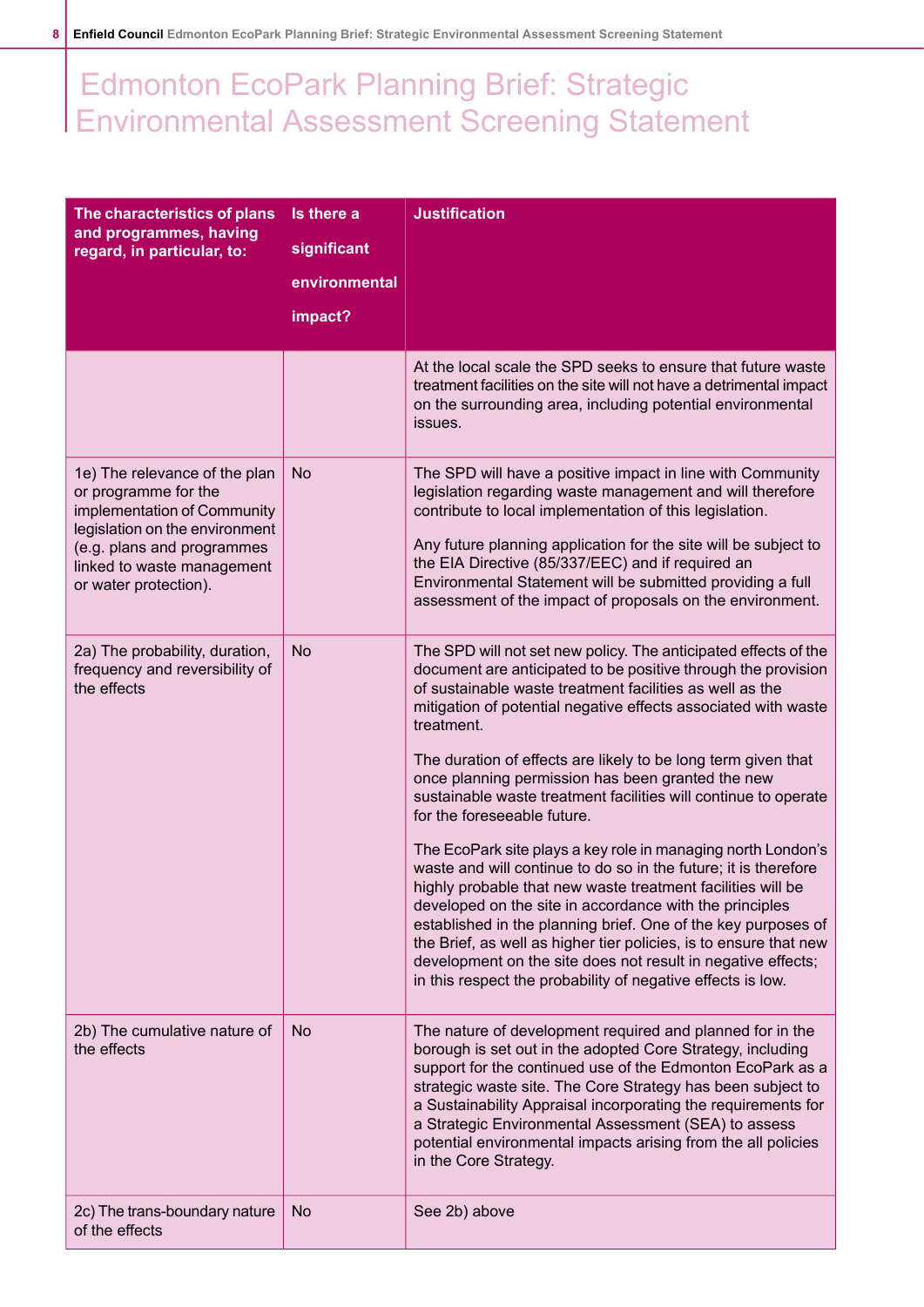| The characteristics of plans<br>and programmes, having<br>regard, in particular, to:                                                                                                                                                              | Is there a<br>significant | <b>Justification</b>                                                                                                                                                                                                                                                                                                                                                                                                                                                                                                                                                                                                                                                                                                                                                                  |
|---------------------------------------------------------------------------------------------------------------------------------------------------------------------------------------------------------------------------------------------------|---------------------------|---------------------------------------------------------------------------------------------------------------------------------------------------------------------------------------------------------------------------------------------------------------------------------------------------------------------------------------------------------------------------------------------------------------------------------------------------------------------------------------------------------------------------------------------------------------------------------------------------------------------------------------------------------------------------------------------------------------------------------------------------------------------------------------|
|                                                                                                                                                                                                                                                   | environmental<br>impact?  |                                                                                                                                                                                                                                                                                                                                                                                                                                                                                                                                                                                                                                                                                                                                                                                       |
| 2d) The risks to human health<br>or the environment (e.g. due<br>to accidents)                                                                                                                                                                    | <b>No</b>                 | The SPD is intended to help ensure that any future<br>development protects amenity and human health.<br>Any risks would be assessed in detail as part of any planning<br>applications for the site.                                                                                                                                                                                                                                                                                                                                                                                                                                                                                                                                                                                   |
| 2e) The magnitude and spatial<br>extent of the effects<br>(geographical area and size<br>of the population likely to be<br>affected)                                                                                                              | <b>No</b>                 | The SPD covers the EcoPark site; the guidance set out by<br>the SPD will therefore have the greatest effect at the local<br>level.<br>The SPD will also have a positive effect across a wider area<br>by facilitating the delivery of sustainable waste management<br>facilities to treat waste from across North London. The<br>implications of the effect across north London will be assessed<br>as part of the development of the North London Waste Plan.                                                                                                                                                                                                                                                                                                                        |
| 2f) The value and vulnerability<br>of the area likely to be affected<br>due to:<br>I. special natural<br>characteristics or cultural<br>heritage<br>II. exceeded environmental<br>quality standards or limit<br>values<br>III. intensive land-use | <b>No</b>                 | The SPD applies only to the EcoPark site which is not<br>considered to have any special natural characteristics of<br>cultural heritage. The SPD seeks to protect the natural<br>characteristics of the site.<br>The EcoPark is located in the LB Enfield and is also in the<br>vicinity of the LB Waltham Forest and LB Haringey. All three<br>Boroughs are designated Air Quality Management Areas. Any<br>impacts on air quality will be assessed in detail as part of any<br>planning applications for the site and the operation will be<br>subject to strict environmental permitting regulations.<br>It is therefore considered that the SPD will not have effects<br>on natural characteristics, cultural heritage, environmental<br>quality standards or intensive land-use. |
| 2g) The effects on areas or<br>landscapes which have a<br>recognised national,<br>Community or international<br>protection status                                                                                                                 | <b>No</b>                 | The SPD is not considered to have environmental effects on<br>landscapes which have a recognised national, community or<br>international protection status. Please refer to Question 4 in<br>Figure 1.                                                                                                                                                                                                                                                                                                                                                                                                                                                                                                                                                                                |

#### **Conclusion:**

- **5.0.4** The Edmonton EcoPark SPD provides clarification and guidance on the intended implementation of objectives set out in Enfield's adopted Core Strategy; the emerging Central Leeside Area Action Plan and the London Plan.
- **5.0.5** The SPD only covers the Edmonton EcoPark site and therefore determines the use of a small area at the local level.